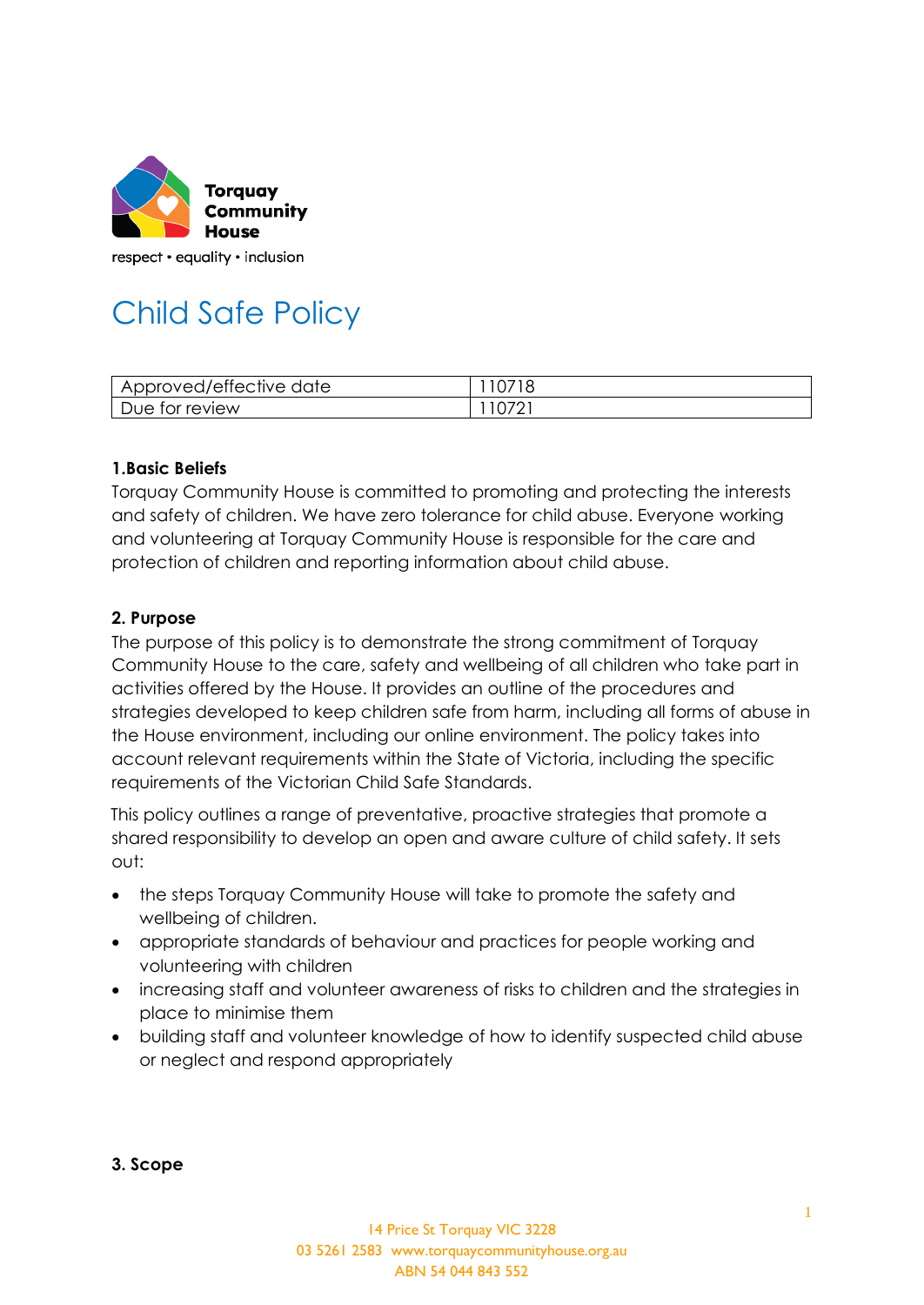This policy will apply to all staff, volunteers (including Board members), contractors and tutor/leaders whether or not they work in direct contact with children or young people.

All of the people to which this policy applies have a role and responsibility in relation to child protection. They all must:

- understand the indicators and risks of child abuse.
- appropriately act on any concerns raised by children; and
- understand and follow all applicable laws in relation to the protection of children and reporting or management of child safety concerns.

#### **4. Definitions**

- **Allegation** refers to a claim or assertion, without definitive proof, that a wrongdoing (i.e. abuse or grooming of a child) has happened or is likely to happen.
- **Board** also known as the Board of Management, means the governing authority.
- **Child** means a child or young person under the age of 18 years.
- **Child Abuse** includes any act committed against a child involving a sexual offence, or an offence under section 49B(2) of the Crimes Act 1958 (grooming), or the infliction on a child of physical violence, serious emotional or psychological harm, or serious neglect of a child.
- Child **neglect** is the failure by a parent, guardian or caregiver to provide a child (where they are in a position to do so) with the conditions that are culturally accepted as being essential for their physical and emotional development and wellbeing.
- Child **physical abuse** generally refers to the non-accidental use of physical force against a child that results in harm to the child. Physically abusive behaviours include shoving, hitting, slapping, shaking, throwing, punching, kicking, biting, burning, strangling and poisoning. The fabrication or induction of an illness by a parent, guardian or caregiver (previously known as Munchausen syndrome by proxy) is also considered physically abusive behaviour.
- **Child protection** is the statutory services designed to protect children who are at risk of serious harm.
- **Child Safety** encompasses matters related to protecting all children from child abuse, managing the risk of child abuse, providing support to a child at risk of child abuse, and responding to incidents or allegations of child abuse.
- **Child sexual abuse** is sexual activity between a child under the age of consent (16) and an adult or older person (i.e. a person five or more years older than the victim) is child sexual abuse. Child sexual abuse can also be:
	- o any sexual behaviour between a child and an adult in a position of power or authority over them (e.g. a teacher); the age of consent laws do not apply in such instances due to the strong imbalance of power that exists between young people and authority figures, as well as the breaching of both personal and public trust that occurs when professional boundaries are violated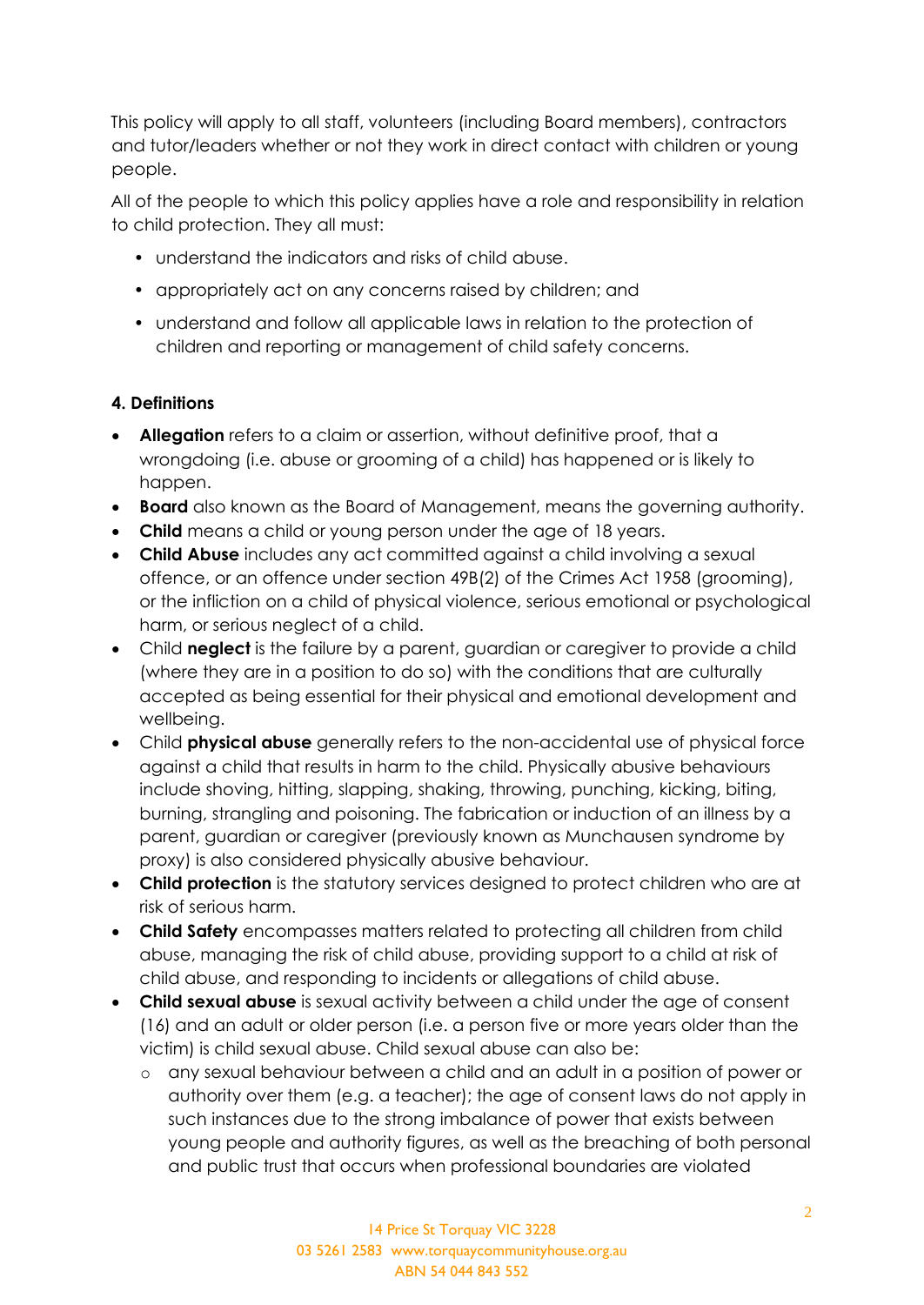- o any sexual behaviour between a child and an adult family member, regardless of issues of consent, equality or coercion
- o sexual activity between peers that is non-consensual or involves the use of power or coercion
- o non-consensual sexual activity between minors (e.g. a 14 year old and an 11 year old), or any sexual behaviour between a child and another child or adolescent who, due to their age or stage of development, is in a position of power, trust or responsibility over the victim. Sexual activity between adolescents at a similar developmental level is not considered abuse.
- **Contractor** conducts child-connected work authorised by the Board and performed by an adult while children are present or reasonably expected to be present.
- **Mandatory Reporting**: The legal requirement to report suspected cases of child abuse and neglect is known as mandatory reporting. Mandated persons include teachers, nurses, police, psychologists, psychiatrists and medical practitioners.
- **Reasonable Belief**: When staff are concerned about the safety and wellbeing of a child or young person, they must assess that concern to determine if a report should be made to the relevant agency. This process of considering all relevant information and observations is known as forming a 'reasonable belief'. A 'reasonable belief' or a 'belief on reasonable grounds' is not the same as having proof but is more than mere rumour or speculation. A 'reasonable belief' is formed if a reasonable person in the same position would have formed the belief on the same grounds.
- **Torquay Community House environment** means any physical or virtual place made available or authorised by the Board for use by a child during or outside of House contact hours including – any House online environment (including email and intranet systems), other locations provided by Torquay Community House for a child's use.
- **The House** refers to Torquay Community House.
- **Staff** being an individual working at Torquay Community House who is directly engaged or employed by Torquay Community House.
- **Tutor/Leader** means a person paid by Torquay Community House or a person who hires the venue to deliver programs.
- **Volunteer** being an individual who offers their time to work at Torquay Community House. This includes members of the Board of Management.

## **5. Guiding Principles**

Torquay Community House strategies take into account the diversity of the children attending the House, and their particular vulnerabilities. For example, children with a disability, Aboriginal and Torres Strait Islander children and children from culturally and linguistically diverse backgrounds. This document applies to all children. At no time must anyone treat a child unfavourably **because of their disability, age, gender, race, culture, vulnerability, sexuality or ethnicity.**

The following principles underpin our commitment to child safety at Torquay Community House: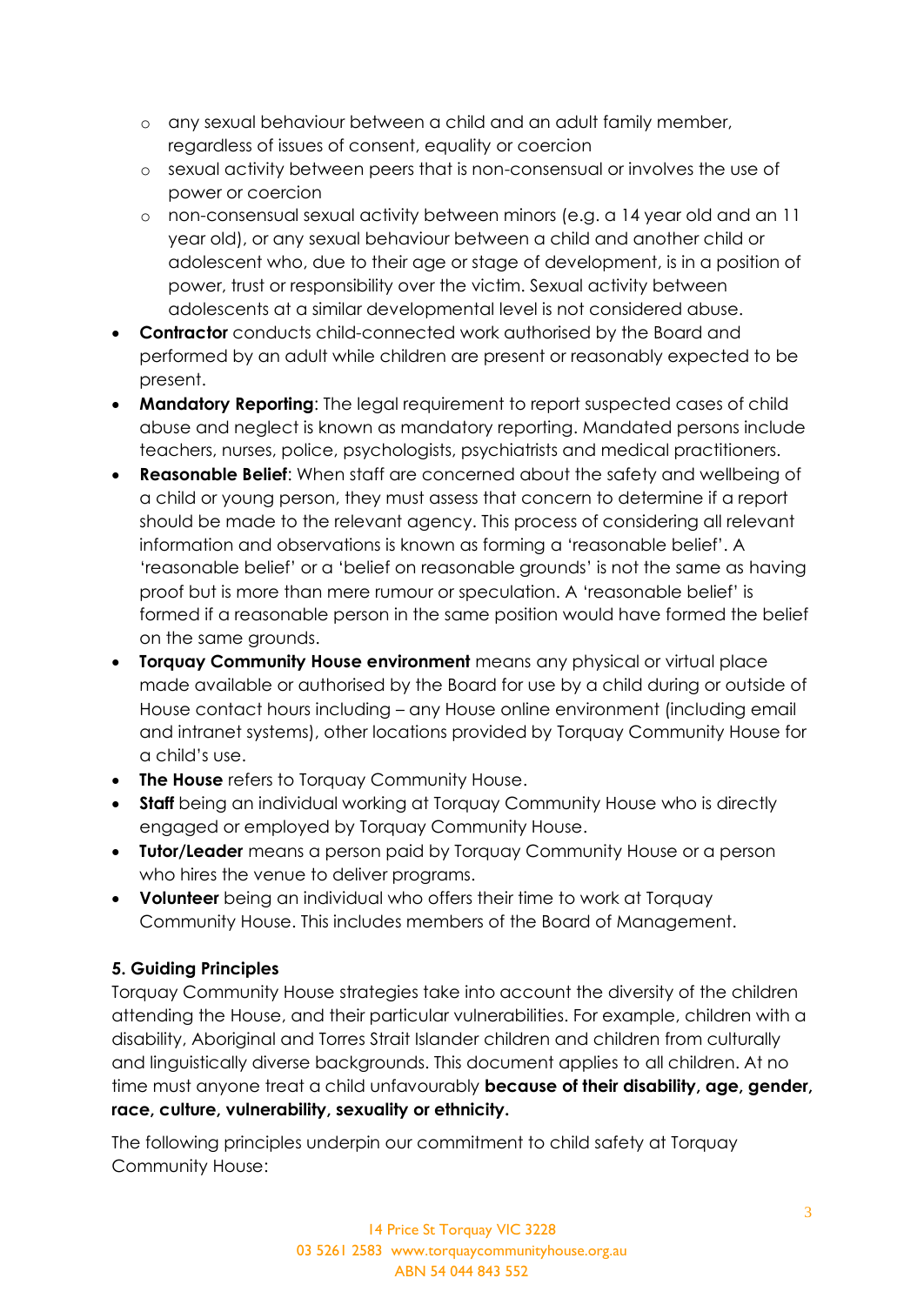- All children deserve, as a fundamental right, safety and protection from all forms of abuse and neglect.
- The House works in partnership with families and the community to ensure that they are engaged in decision-making processes, particularly those that have an impact on child safety and protection.
- All adults at the House, including staff, volunteers, tutor/leaders and contractors, have a responsibility to care for children and young people, to positively promote their wellbeing and to protect them from any kind of harm or abuse.
- The policies, guidelines and codes of conduct for the care, wellbeing and protection of children are based on honest, respectful and trusting relationships between adults and children and young people.
- Policies and practices demonstrate compliance with legislative requirements.
- All persons involved in situations where harm is suspected or disclosed must be treated with sensitivity, dignity and respect.
- Staff, volunteers, contractors, tutor/leaders, parents/guardian/caregivers and children should feel free to raise concerns to the Coordinator or delegate about child safety, knowing these will be taken seriously by the Board.
- Appropriate confidentiality will be maintained, with information being provided to those who have a right or a need to be informed legally.

## **Policy Commitments**

All children who take part in activities offered by Torquay Community House have the right to feel safe and be safe. The wellbeing of children in our care will always be our first priority and we do not and will not tolerate child abuse. We aim to create a child-safe and child-friendly environment where children are free to enjoy life to the full without any concern for their safety.

## **6.Responsibilities**

Staff and volunteers at Torquay Community House have a responsibility to understand the important and specific role s/he plays individually and collectively to ensure that the wellbeing and safety of all children is at the forefront of all they do and every decision they make.

6.1 The Board will

- Demonstrate its commitment to child safety and monitor the House's adherence to its child safety policy and statement of commitment
- Communicate that it has zero tolerance of child abuse (in any form).
- Conduct ongoing review of the effectiveness of the House's child safety practice.
- Ensure an appropriate reporting process is in place for child abuse that includes overseeing outcomes.
- Oversee and monitor the implementation and improvement of child safety strategies.
- Report on the number of breaches of child safety and preventative measures in its annual report.

14 Price St Torquay VIC 3228 03 5261 2583 www.torquaycommunityhouse.org.au ABN 54 044 843 552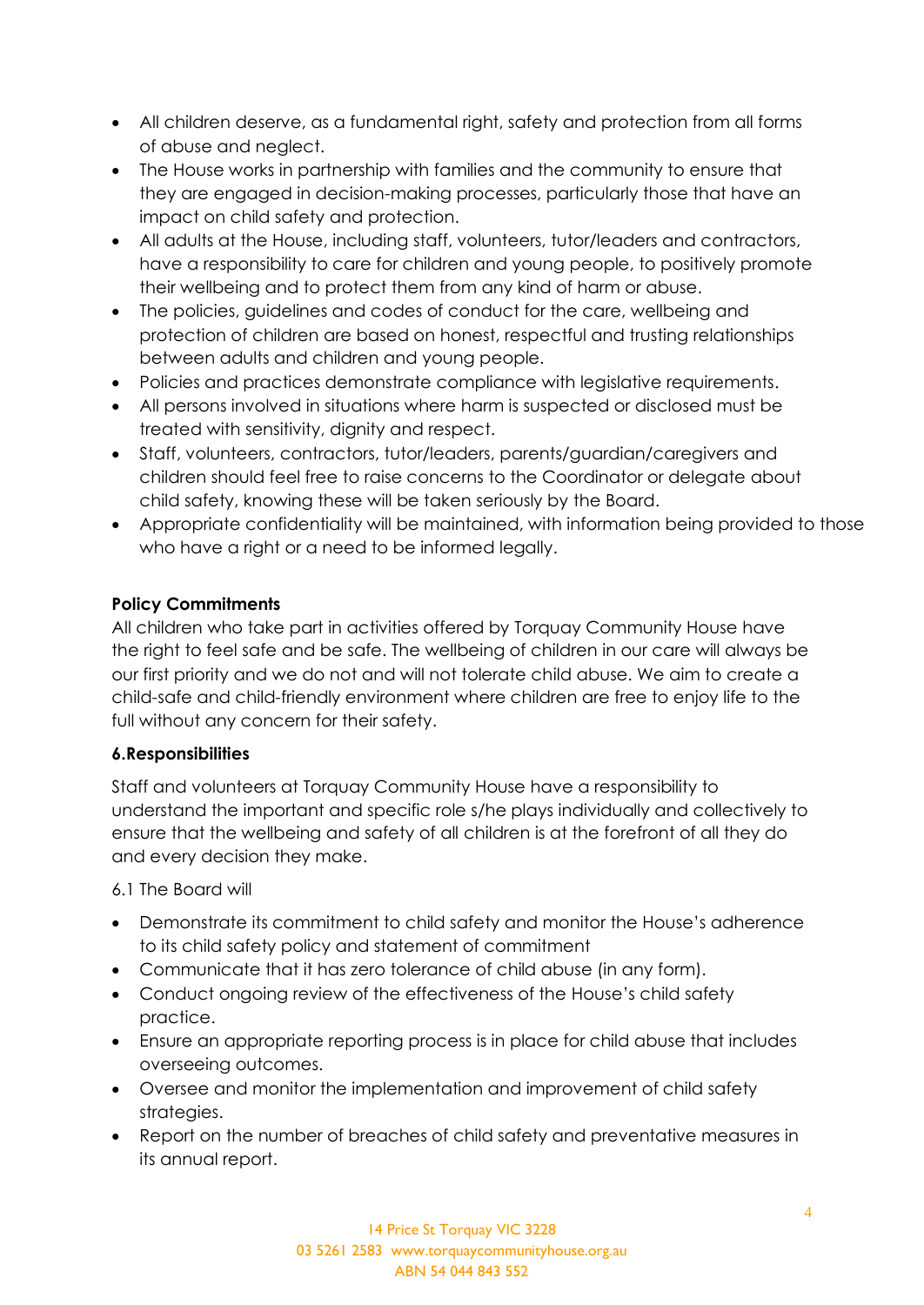• Ensure child safety values and principles guide the House in developing policies and procedures to create and maintain a child safe environment at Torquay Community House.

6.2 The Coordinator will

- Demonstrate commitment to child safety and monitor the House's adherence to its child safety policy and statement of commitment.
- Support, encourage and enable staff, volunteers, parents/guardian/caregivers, and children to understand, identify, discuss and report child safety matters.
- Support or assist children who disclose child abuse or are otherwise linked to suspected child abuse. (e.g. link to counselling)
- Ensure processes are in place to confirm currency of Working with Children Check for volunteers and staff working with children.
- Arrange induction in child safety for all staff, contractors, tutors/leaders and volunteers during the induction process.
- Follow Torquay Community House Recruitment Policy when recruiting staff.
- Screen and review the suitability of existing staff through performance appraisal procedures.
- Communicate child safety information and strategies and any updates to the community by publishing information on the House website and *Springboard* newsletter.
- Review of child safety strategies after an incident and report to the Board the outcome of the review.

6.3 Staff will:

- Demonstrate commitment to child safety and adherence to the House's child safety policy and statement of commitment.
- Support or assist children who disclose child abuse or are otherwise linked to suspected child abuse.
- Undertake training to detect inappropriate behaviour including mandatory reporting training.
- Report inappropriate behaviour using the House's reporting procedures.
- Support the House to implement its child safety strategies for all physical House environments, that include:
	- o regularly reviewing the physical environment to ensure all risks are identified and managed.
	- o assessing new or changed physical environments for child safety risks.
	- o supervising or monitoring children's activities.
	- o Implement the House's child safety strategies for its online environments (e.g. intranets, online learning systems, social media) including:
		- clear boundaries of roles between staff and children
		- proactive strategies to detect inappropriate behaviour such as online searches (Google, Facebook etc).

6.4 Volunteers, Contractors and Tutors/Leaders will: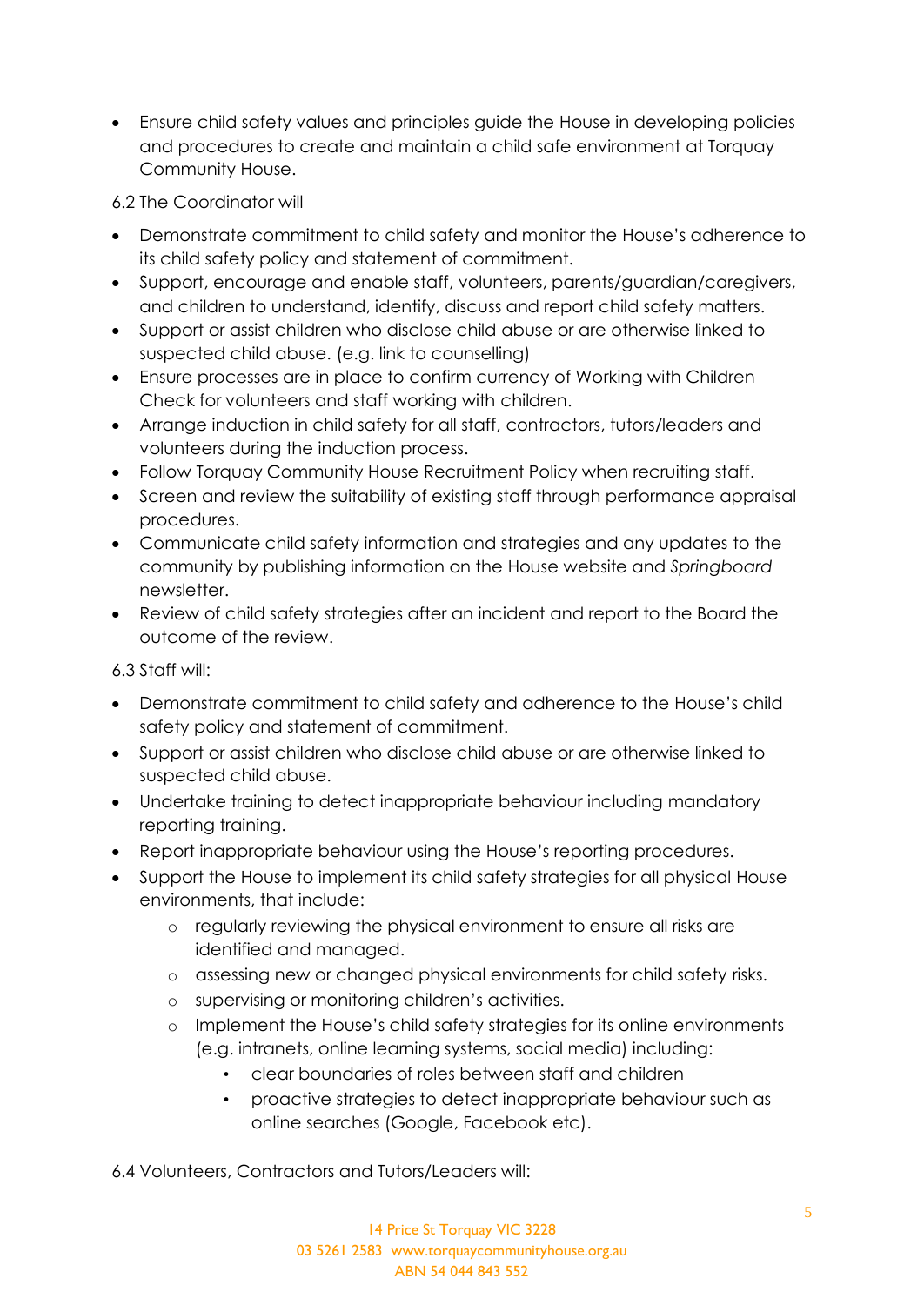- Comply with the House's child safety strategies and allocated roles and responsibilities.
- Provide relevant documentation such as current Police Check, Working with Children Check.
- Undertake training to detect inappropriate behaviour including mandatory reporting training.
- Tutors conducting online learning whereby the students and tutors are off site from TCH, are restricted to correspond with students during the tutoring session. Any follow up question or communication must occur during the tutoring session. The online session will consist of the Tutor, the student or students and will be administered by a TCH staff member.

## **7. Procedures / Guidelines**

To maintain a safe environment for children, Torquay Community House reviews its risks regularly and implements strategies to minimise and manage these risks.

# 7.1 Valuing Diversity

We value diversity and do not tolerate any discriminatory practices.

To achieve this:

- We will promote the cultural safety, participation and empowerment of Aboriginal children and their families.
- We will promote the cultural safety, participation and empowerment of children from culturally and/or linguistically diverse backgrounds and their families.
- We will welcome children with a disability and their families and act to promote their participation.
- We will seek appropriate staff and volunteers from diverse cultural backgrounds.
- The Board will apply strong governance arrangements through the documented roles and responsibilities of duty of care; and
- The Board will embed a culture of diversity across staff, volunteers, contractors, tutors/leaders and children.

# 7.2 Recruiting staff and volunteers

The House takes the following steps to ensure best practice standards in the recruitment and screening of staff and volunteers:

- Interview and conduct referee checks on all staff and volunteers.
- Identify selection criteria which clearly demonstrates our commitment to child safety.
- Require police checks and Working with Children Checks for all staff, contractors, tutors/leaders and volunteers (including Board Members).
- Commitment to Child Safety and screening requirements statements are included in all advertisements and as part of the induction process for new staff, contractors, tutors/leaders or volunteers.

7.3 Supporting staff and volunteers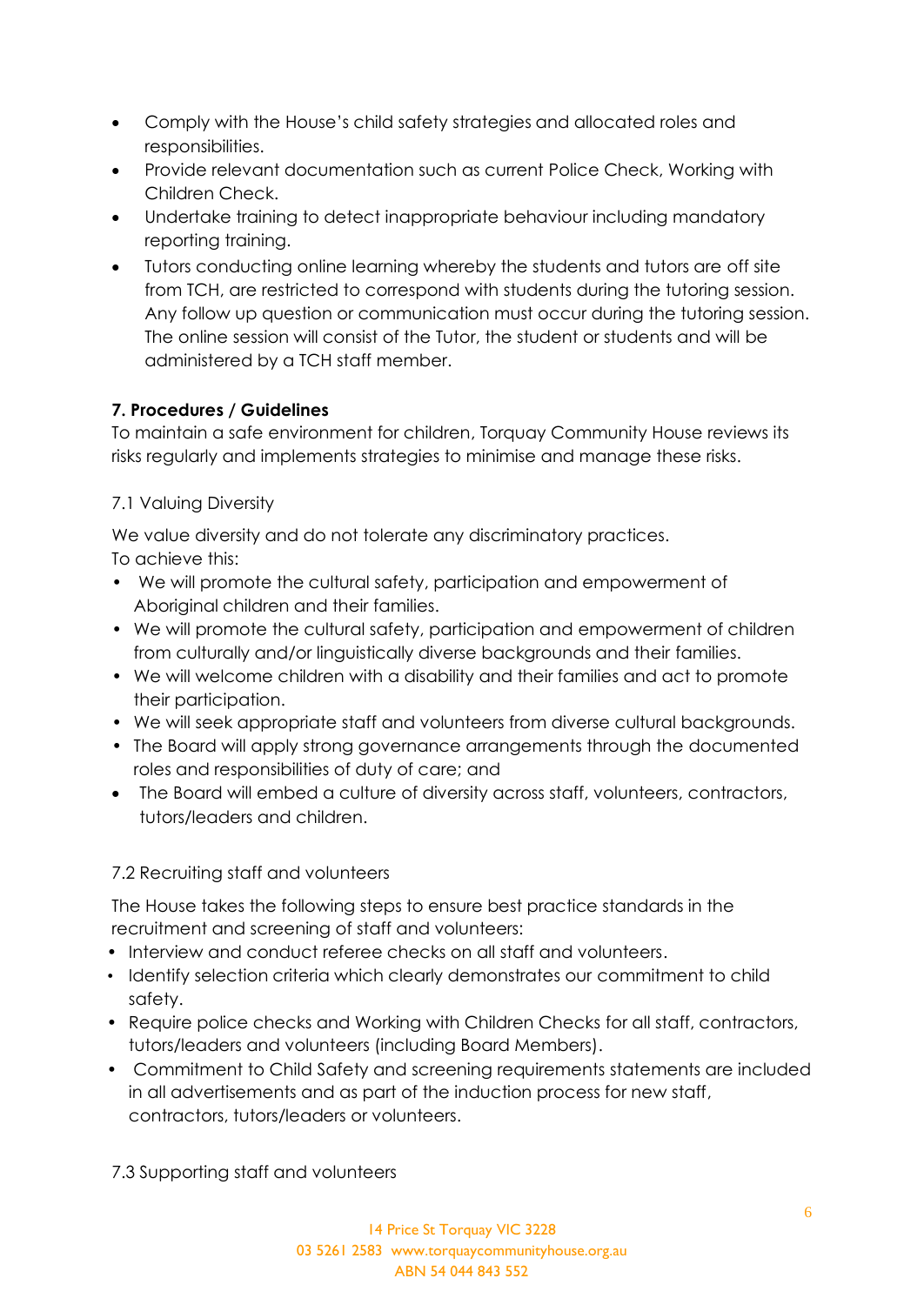The House seeks to attract and retain the best staff and volunteers. We provide support and supervision, so people feel valued, respected and fairly treated. We have developed a Child Safe Code of Conduct to provide guidance to our staff and volunteers, all of whom receive training on the requirements of the Code.

7.4 Training and supervision

- Training and education are important to ensure that everyone in our organisation understands that child safety is everyone's responsibility.
- The House culture aims for all staff, volunteers and contractors (in addition to parents/guardian/caregivers and children) to feel confident and comfortable in discussing any allegations of child abuse or child safety concerns.
- For all jobs that require child connected work there will be an induction process providing explicit information about the job's requirements, duties and responsibilities and the House's child safety practices, including the code of conduct (*318-01 Child Safe Code of Conduct and 318-02 Child Safety Reporting Process*).
- We also support our staff and volunteers through ongoing supervision to: develop their skills to protect all children from abuse; and promote the cultural safety of Aboriginal children, the cultural safety of children from linguistically and/or diverse backgrounds, and the safety of children with a disability.

## 7.5 Reporting a child safety concern or complaint

The House has appointed the Coordinator as the Child Safety Person with the specific responsibility for responding to any complaints made by staff, contractors, tutors/leaders, volunteers, parents/guardians/caregivers or children. The coordinator can be contacted in person at the office, telephoning the office 5261 2583 or emailing the coordinator –

[co-ordinator@torquaycommunityhouse.org.au.](mailto:co-ordinator@torquaycommunityhouse.org.au) If the coordinator is not available, the concern or complaint is to be directed to the Community Program Officer using the same contact details. Our reporting process is outlined in the *381-02 Child Safe Reporting Process* and our complaints process is outlined in the policy *309 Resolving Workplace Grievance Policy*.

7.6 Fair procedures for personnel

- The safety and wellbeing of children is our primary concern. We are also fair and just to personnel. The decisions we make when recruiting, assessing incidents, and undertaking disciplinary action will always be thorough, transparent, and based on evidence.
- We record all allegations of abuse and safety concerns using our incident reporting form, including investigation updates. All records are securely stored.

7.7 Children's right to participation and empowerment in our House programs

14 Price St Torquay VIC 3228 03 5261 2583 www.torquaycommunityhouse.org.au ABN 54 044 843 552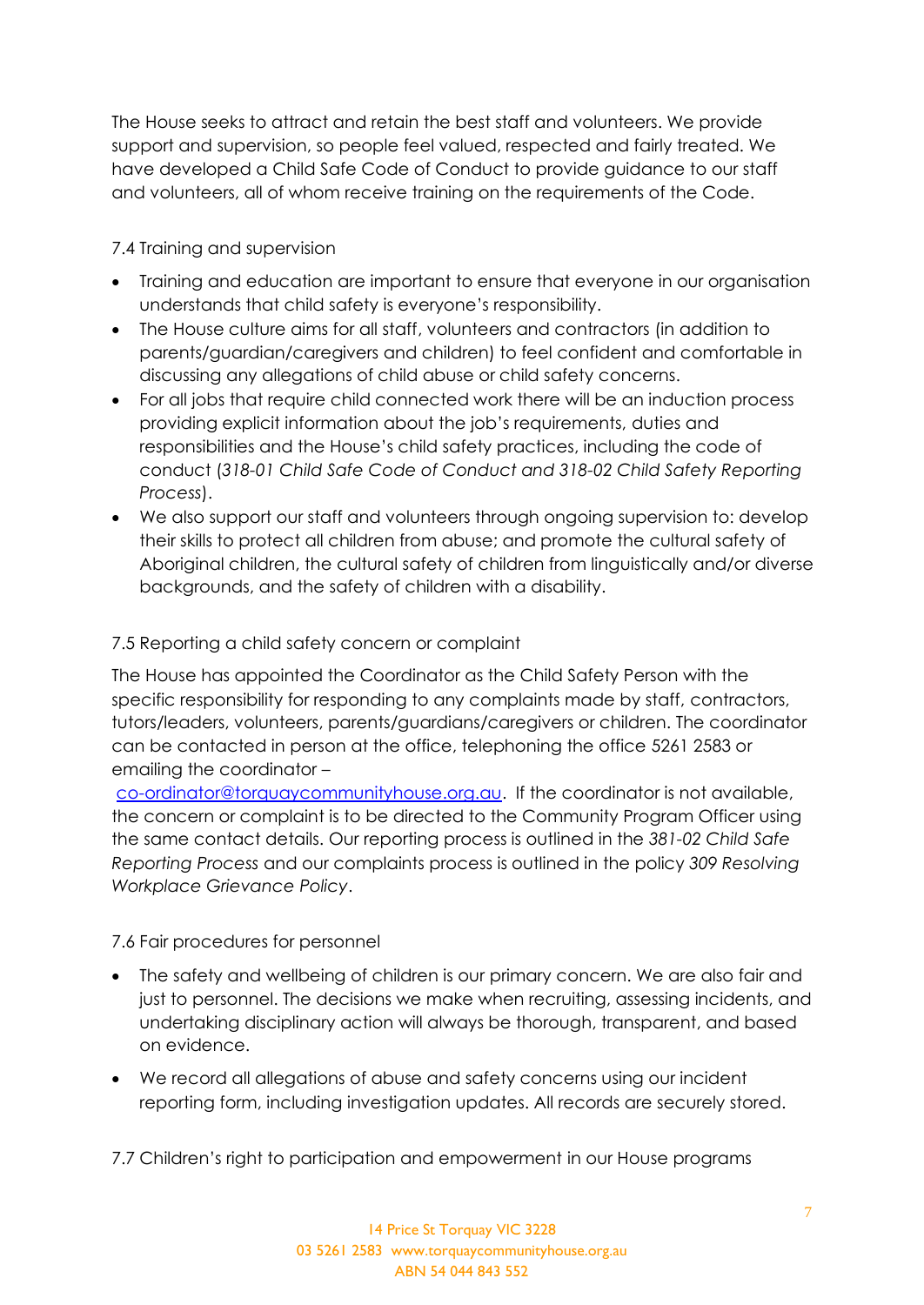Children will be encouraged to express their views. Staff, volunteers, tutors/leaders and contractors will listen to their suggestions, especially on matters that directly affect them, and we will actively encourage all children who use our services to have a say about things that are important to them. The House will collect views and opinions via annual surveys.

Child Safe posters will be displayed to help a child identify what they can do if they feel unsafe. We will listen to and act on any concerns children or their parents/guardians/caregivers raise with us.

#### 7.8 Privacy

All personal information considered or recorded will respect the privacy of the individuals involved, whether they be staff, volunteers, contractors, tutors/leaders, parents/guardians/caregivers or children, unless there is a risk to someone's safety. We have safeguards and practices in place to ensure any personal information is protected and will disclose how this information is recorded, what will be done with it, and who will have access to it.

#### 7.9 Risk Management

We recognise the importance of a risk management approach to minimising the potential for child abuse or harm to occur and use this to inform our policy, procedures and activity planning. As part of our risk management strategy and practices, the Board monitors and evaluates the effectiveness of its Risk Register and Risk Rating Matrix on a six-monthly basis through -

- Monitoring its child safety risk management strategies to ensure they are implemented and effective;
- The Board of Management ensuring that training is provided to new members of the Board and the staff regarding the following;
	- o individual and collective obligations and responsibilities for managing the risk of child abuse;
	- o child abuse risks in the House environment;
	- o the House's current Child Safety Standards.

## **8. Reporting**

The House records any child safety complaints, disclosures or breaches of the Child Safety Code of Conduct and stores the records in accordance with security and privacy requirements and documented in Torquay Community House *102 Confidentiality and Privacy Policy*. The Chairperson of the Board is also notified.

Torquay Community House document *301-02 Child Safe Reporting Process* sets out the actions required under the relevant legislation when there is a reasonable belief that a child who takes part in activities at the House is in

> 14 Price St Torquay VIC 3228 03 5261 2583 www.torquaycommunityhouse.org.au ABN 54 044 843 552